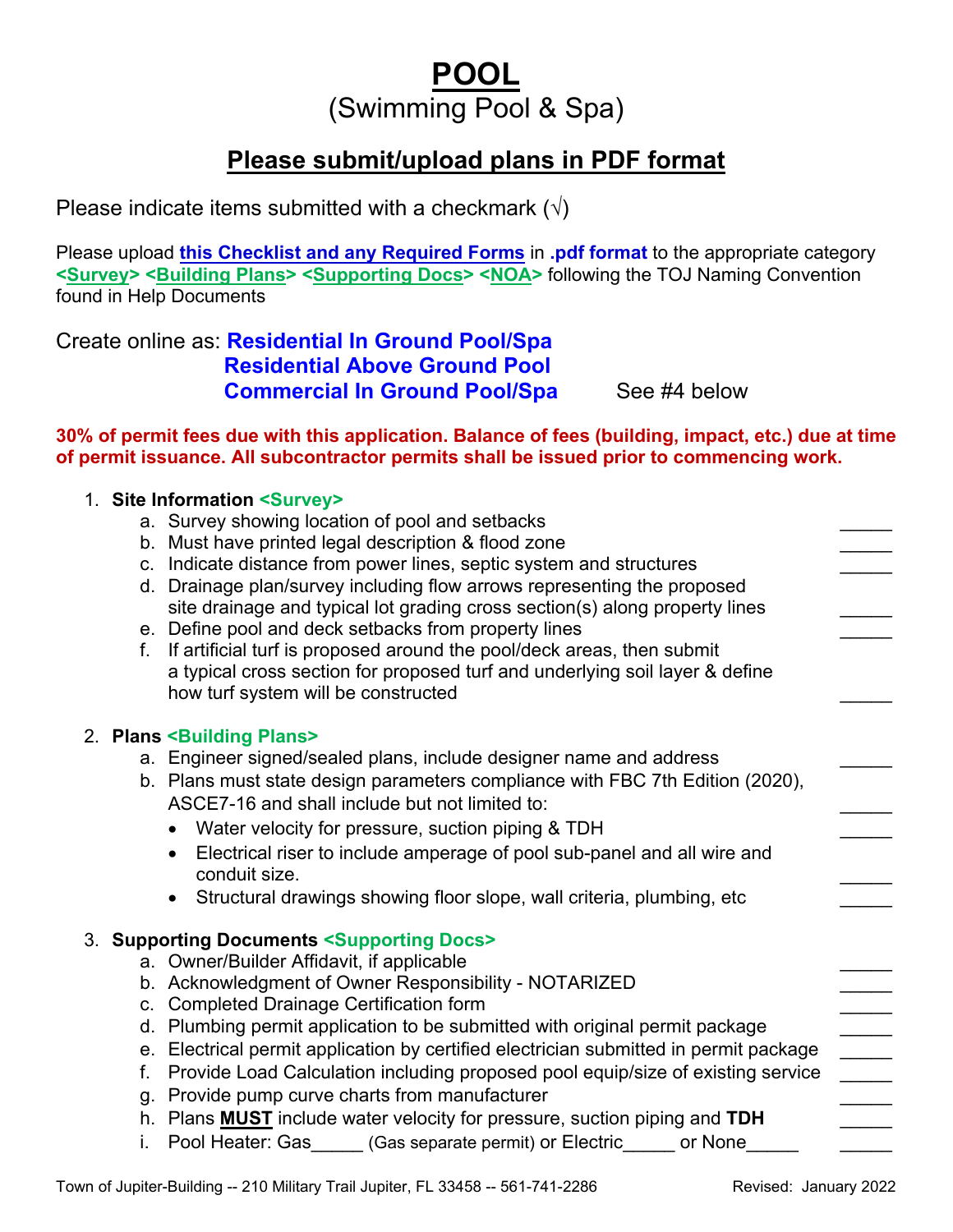# **POOL (Swimming Pool & Spa)**

### 4. **Commercial Pools: Create online as Commercial In Ground Pool/Spa**

- (Applies to pool other than residential OR pools used by more than five families)
	- a. Plans stamped by:
		- Jupiter Utilities Department \_\_\_\_\_
		- $\bullet$  LRECD  $\hspace{2.5cm}$
		- b. Soil analysis report
		- c. Survey and site plan with deck and pool elevations
		- d. Public pool permit notification PBC Health Department

#### **Required items:**

- **Permits for Electric, Plumbing, Fence required before commencing that work.**
- **Temporary 4 ft. high fence required during construction at ALL times!**
- **Swimming Pool Barriers MUST Conform to FBC 454.2.17 & R4501.17**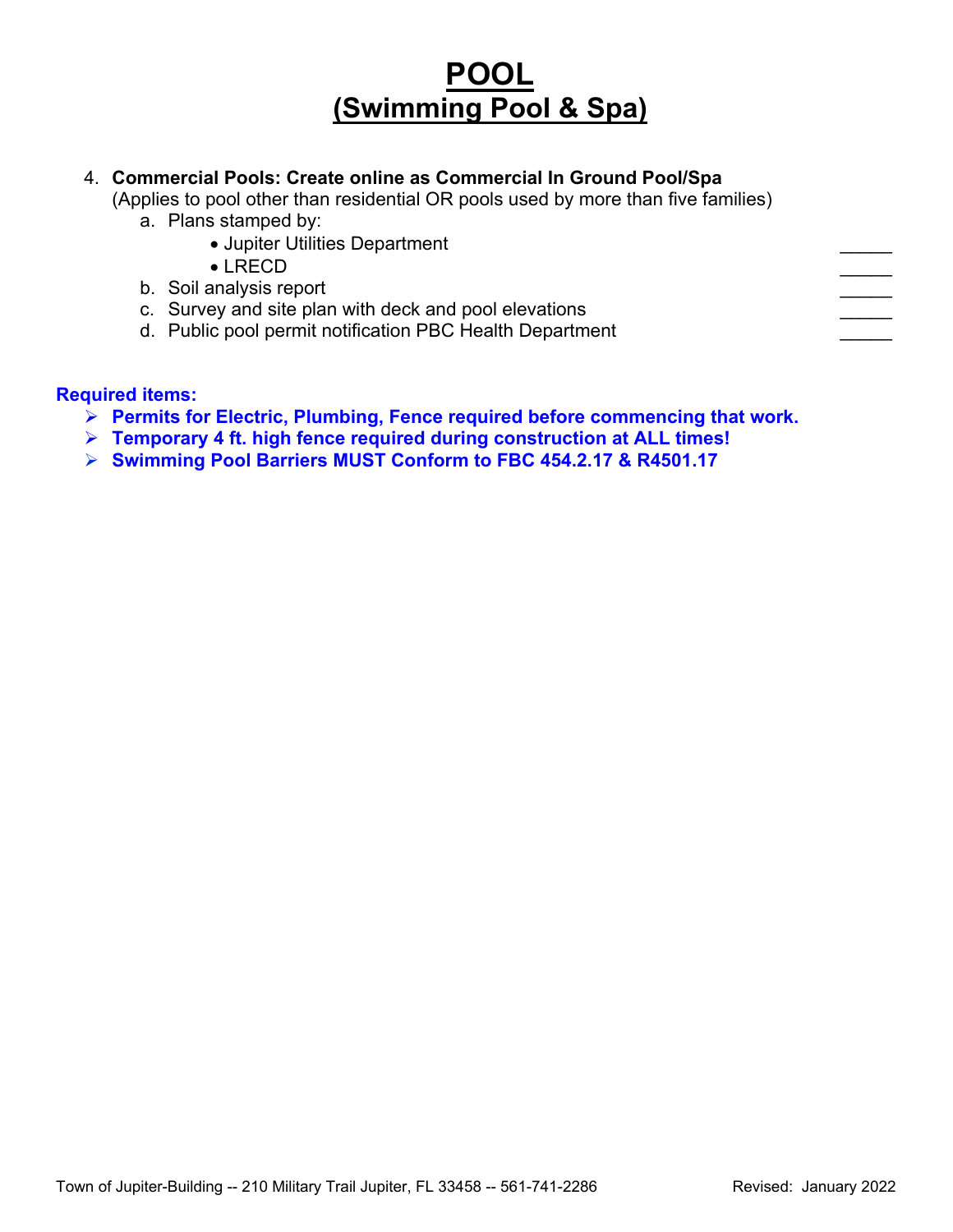## **TOWN OF JUPITER BUILDING DEPARTMENT FIELD INSPECTION SERVICES**

## **BONDING OF POOL WATER**

Recent industry changes have created an issue concerning equipotential bonding that is having an impact on swimming pool construction and all pool inspections. The issue of concern is the requirement found in the National Electrical Code 680.26(C) dealing with the bonding of pool water. This article says:

**"(C) Pool Water.** An intentional bond of a minimum conductive surface area of 5800mm₂ (9 in.<sub>2</sub>) shall be installed in contact with the pool water. This bond shall be permitted to consist of parts that are required to be bonded in 680.26(B)."

In many pools, this code requirement is met by the installation of a metallic ladder, a metallic hand rail or standard wet niche lighting. Each of these is required to be bonded to the equipotential bonding grid since they have parts in direct contact with pool water. In the case of standard wet niche lighting the metal ring surrounding the light provides the direct contact. However, many residential swimming pools being installed do not contain a metallic ladder or hand rail and, in recent times, standard wet niche lighting is being replaced with a plastic wet niche or LED lighting which require no bonding. The issue of concern then becomes how to effectively bond the pool water using this type of pool construction thus meeting the requirement as stated in 680.26(C).

Some have felt that since a listed swimming pool pump has pool water flowing through it and is required to be bonded that this will satisfy the code reference in question. However, there is a lack of any language either from any pump manufacturer or from a National Recognized Testing Laboratory (NRTL), such as Underwriters Laboratory (UL), specifically stating that there is the required 9 in.<sub>2</sub> of conductive surface in direct contact with the pool water. The same holds true for listed pool heaters. Therefore, it is the position of the Town of Jupiter that neither pumps nor heaters can be used to meet the requirement of NEC 680.26(C) unless that language is available and on site at time of inspection.

In lieu of using conventional means to bond pool water, there are listed products available that allow a contractor to satisfy this code requirement. A sampling of which can be found at the following websites:

<http://waterbonder.com/> <http://www.bondsafe680.com/> <http://permacastonline.com/>

### **CONCLUSION**

The Town of Jupiter always has been and remains committed to making our community as safe as possible. The use of residential swimming pools is no exception. This is of special concern since we have a large number of swimming pools and the majority is accessible to children. In view of the foregoing, all future inspections will be looking to ensure this type of bonding prior to the introduction of pool water.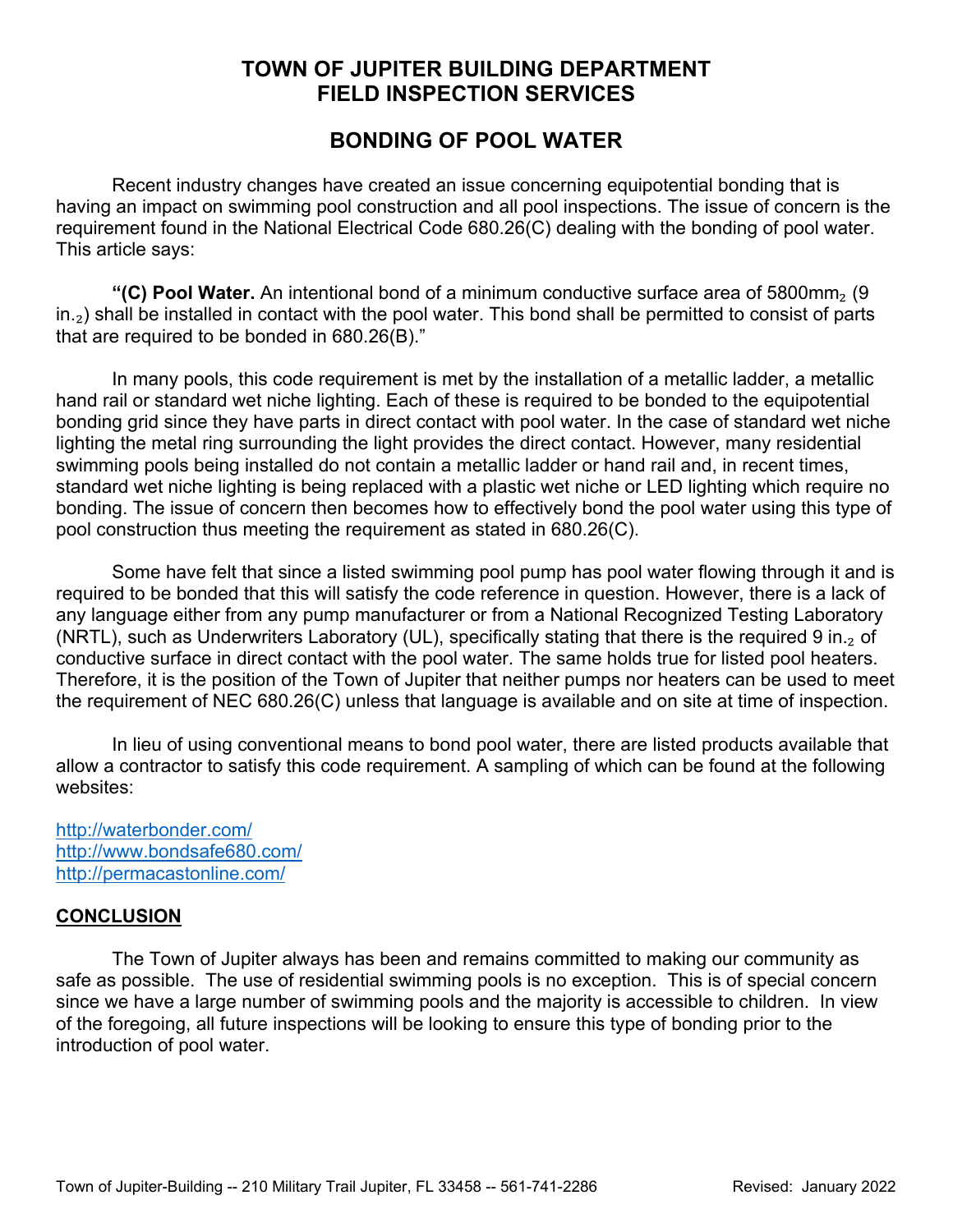# **TOWN OF JUPITER BUILDING DEPARTMENT FIELD INSPECTION SERVICES**

### **BONDING OF POOL WATER**

Recent industry changes have created an issue concerning equipotential bonding that is having an impact on swimming pool construction and all pool inspections. The issue of concern is the requirement found in the National Electrical Code 680.26(C) dealing with the bonding of pool water. This article says:

*"(C) Pool Water. An intentional bond of a minimum conductive surface area of 5800mm<sup>₂</sup>(9 in.<sup>₂</sup> ) shall be installed in contact with the pool water. This bond shall be permitted to consist of parts that are required to be bonded in 680.26(B)."*

In many pools, this code requirement is met by the installation of a metallic ladder, a metallic hand rail or standard wet niche lighting. Each of these is required to be bonded to the equipotential bonding grid since they have parts in direct contact with pool water. In the case of standard wet niche lighting the metal ring surrounding the light provides the direct contact. However, many residential swimming pools being installed do not contain a metallic ladder or hand rail and, in recent times, standard wet niche lighting is being replaced with a plastic wet niche or LED lighting which require no bonding. The issue of concern then becomes how to effectively bond the pool water using this type of pool construction thus meeting the requirement as stated in 680.26(C).

Some have felt that since a listed swimming pool pump has pool water flowing through it and is required to be bonded that this will satisfy the code reference in question. However, there is a lack of any language either from any pump manufacturer or from a National Recognized Testing Laboratory (NRTL), such as Underwriters Laboratory (UL), specifically stating that there is the required 9 in.<sup>2</sup> of conductive surface in direct contact with the pool water. The same holds true for listed pool heaters. Therefore, it is the position of the Town of Jupiter that neither pumps nor heaters can be used to meet the requirement of NEC 680.26(C) unless that language is available and on site at time of inspection.

In lieu of using conventional means to bond pool water there are listed products available that allow a contractor to satisfy this code requirement a sampling of which can be found at the following websites.

http://waterbonder.com/ http://www.bondsafe680.com/ http://permacastonline.com/

### **CONCLUSION**

The Town of Jupiter always has been and remains committed to making our community as safe as possible. The use of residential swimming pools is no exception. This is of special concern since we have a large number of swimming pools and the majority is accessible to children. In view of the foregoing, all future inspections will be looking to ensure this type of bonding prior to the introduction of pool water.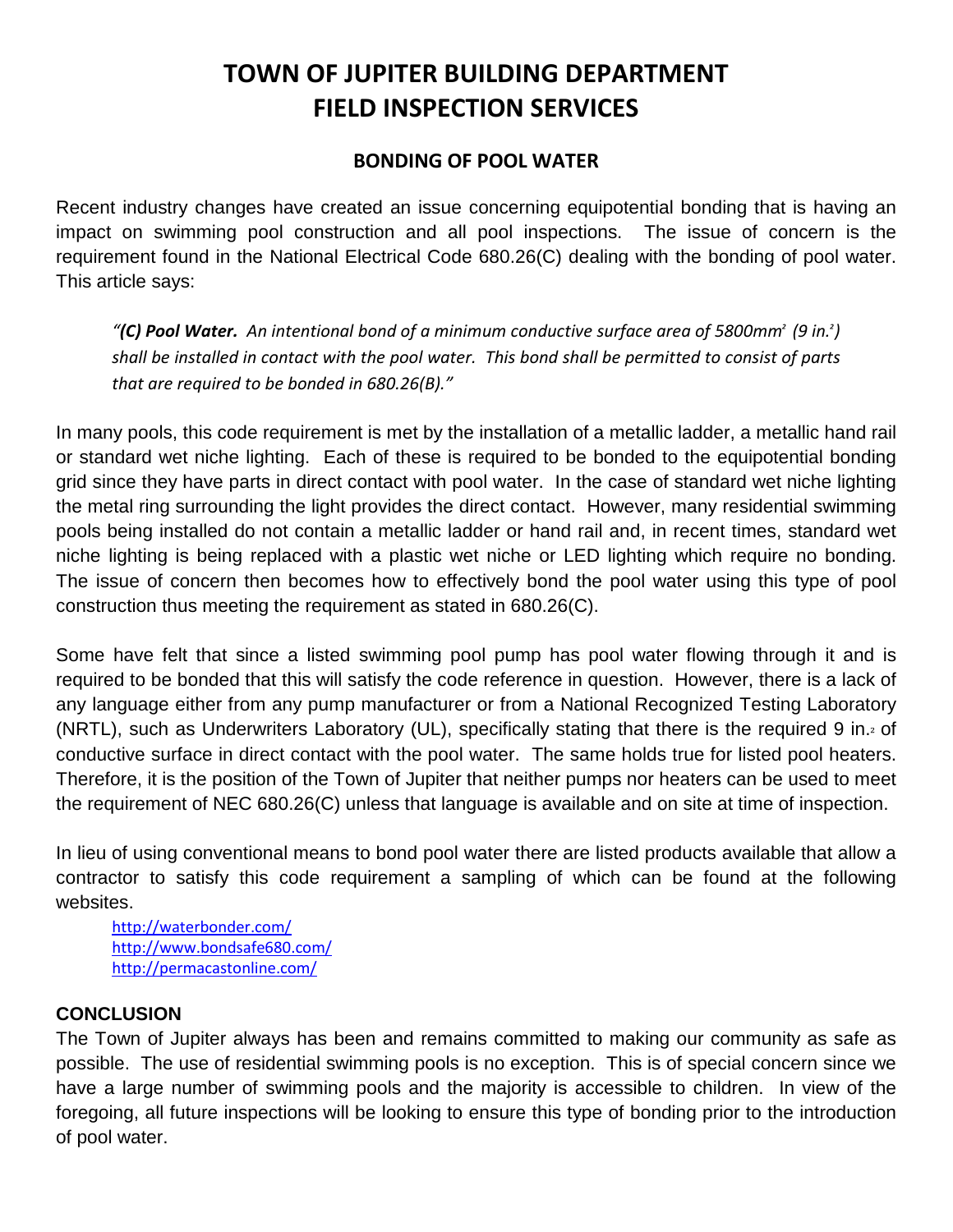|                                                 | <b>Drainage Certification Form</b>                                                                                             |        |  |  |  |
|-------------------------------------------------|--------------------------------------------------------------------------------------------------------------------------------|--------|--|--|--|
|                                                 | <b>Town of Jupiter Building Department</b>                                                                                     |        |  |  |  |
|                                                 | Permit #__________                                                                                                             |        |  |  |  |
| approved site drainage plans and details.       | (Print Name) I, htending to be compared in tending to be the same of the lot drainage will be installed in accordance with the |        |  |  |  |
| At said                                         |                                                                                                                                |        |  |  |  |
|                                                 | Signature, Permit Qualifier: Network and Signature, Network                                                                    |        |  |  |  |
| License # _____________                         |                                                                                                                                |        |  |  |  |
|                                                 | <b>State of Florida</b>                                                                                                        |        |  |  |  |
|                                                 | <b>Palm Beach County</b>                                                                                                       |        |  |  |  |
|                                                 | The foregoing instrument was acknowledged before me this                                                                       | day of |  |  |  |
|                                                 |                                                                                                                                |        |  |  |  |
| by                                              |                                                                                                                                | who    |  |  |  |
| (Name of Person Acknowledging)                  |                                                                                                                                |        |  |  |  |
| Personally Known                                | Or Produced Identification                                                                                                     |        |  |  |  |
| Type of Identification Produced                 |                                                                                                                                |        |  |  |  |
| (Signature of Notary Public - State of Florida) |                                                                                                                                |        |  |  |  |
|                                                 | (Print, Type or Stamp Commissioned Name of Notary Public)                                                                      |        |  |  |  |
|                                                 |                                                                                                                                |        |  |  |  |

210 Military Trail<br>Jupiter, Florida<br>(561) 741-2286 Telephone<br>(561) 741-0911 Fax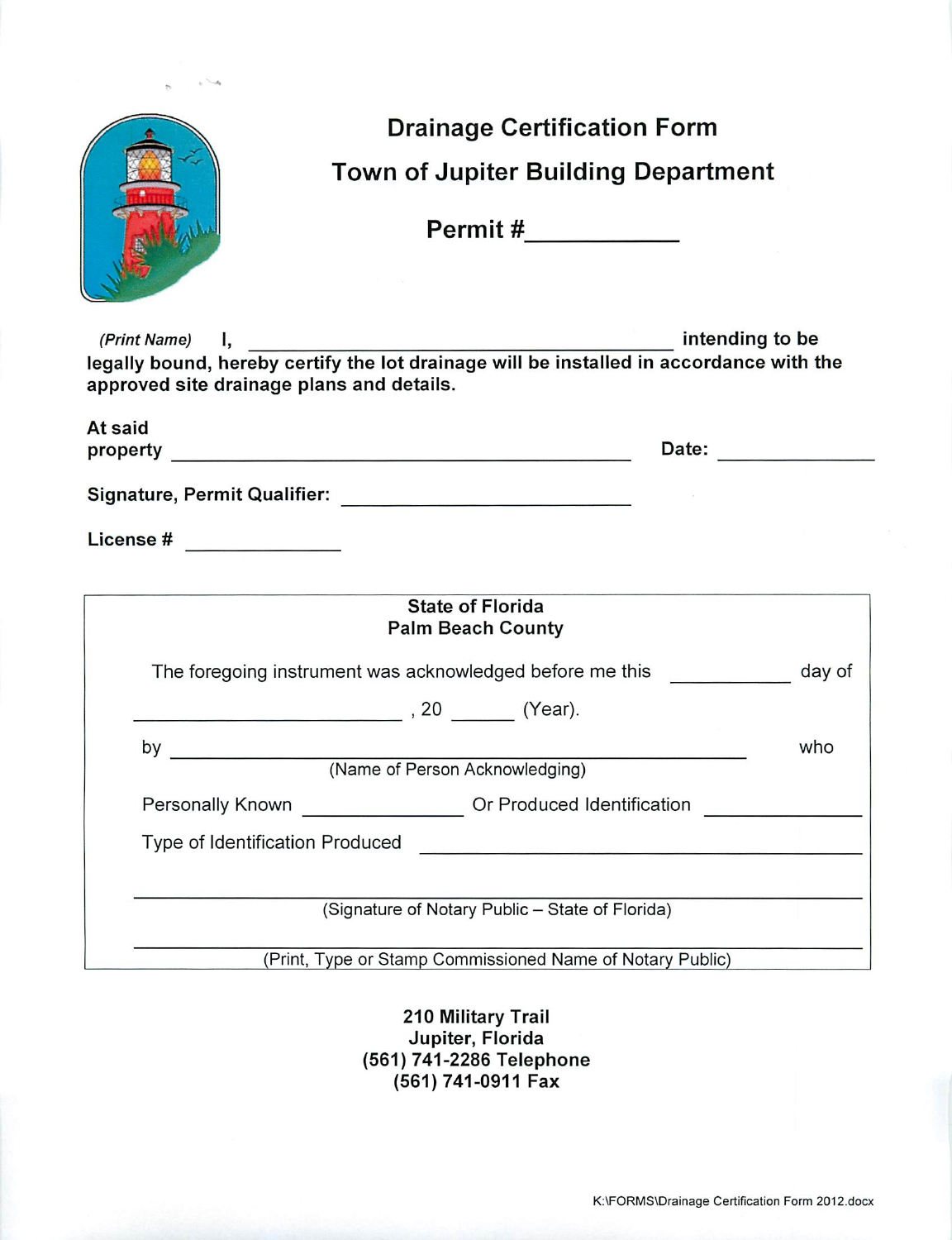### **TOWN OF JUPITER BUILDING DEPARTMENT**

210 Military Trail, Jupiter, Florida 33458 (561) 741-2286

### **ACKNOWLEDGEMENT OF OWNER RESPONSIBILITY FOR POOL SAFETY**

Permit No.

Owner \_\_\_\_\_\_\_\_\_\_\_\_\_\_\_\_\_\_\_\_\_\_\_\_\_\_\_\_\_\_\_\_\_\_\_\_\_\_\_\_\_\_\_\_\_\_\_\_

(Print name)

Address \_\_\_\_\_\_\_\_\_\_\_\_\_\_\_\_\_\_\_\_\_\_\_\_\_\_\_\_\_\_\_\_\_\_\_\_\_\_\_\_\_\_\_\_\_\_\_\_

When a pool permit is issued, I understand that it is my responsibility as owner of the property to provide safety enclosures and barriers pursuant to Florida Building Code Chapter 424, Florida Statute 515 and ANSI/NSPI-8.

These safety enclosures and barriers will be installed and in working order at time of final pool inspection.

Signature of Owner

### **THIS DOCUMENT MUST BE NOTARIZED**

The foregoing instrument was acknowledged before me this \_\_\_\_\_\_\_\_\_\_\_\_\_\_\_\_\_\_\_\_\_\_\_

\_\_\_\_\_\_\_\_\_\_\_\_\_\_\_\_\_\_\_\_\_\_\_\_\_\_\_\_\_\_\_\_\_\_\_\_\_\_\_\_\_\_\_\_\_\_\_

day of , 20 by

who is personally known to me or has produced

as identification and who did or did not take an oath.

#### **NOTARY PUBLIC**

Signature **Signature Signature** 

Printed

My Commission Expires Serial #

(if any)

Official Stamp / Seal:

*For information on pool enclosure and barrier requirements, please contact the Jupiter Building Dept, Monday through Friday, 8:00 AM to 5:00 pm.*